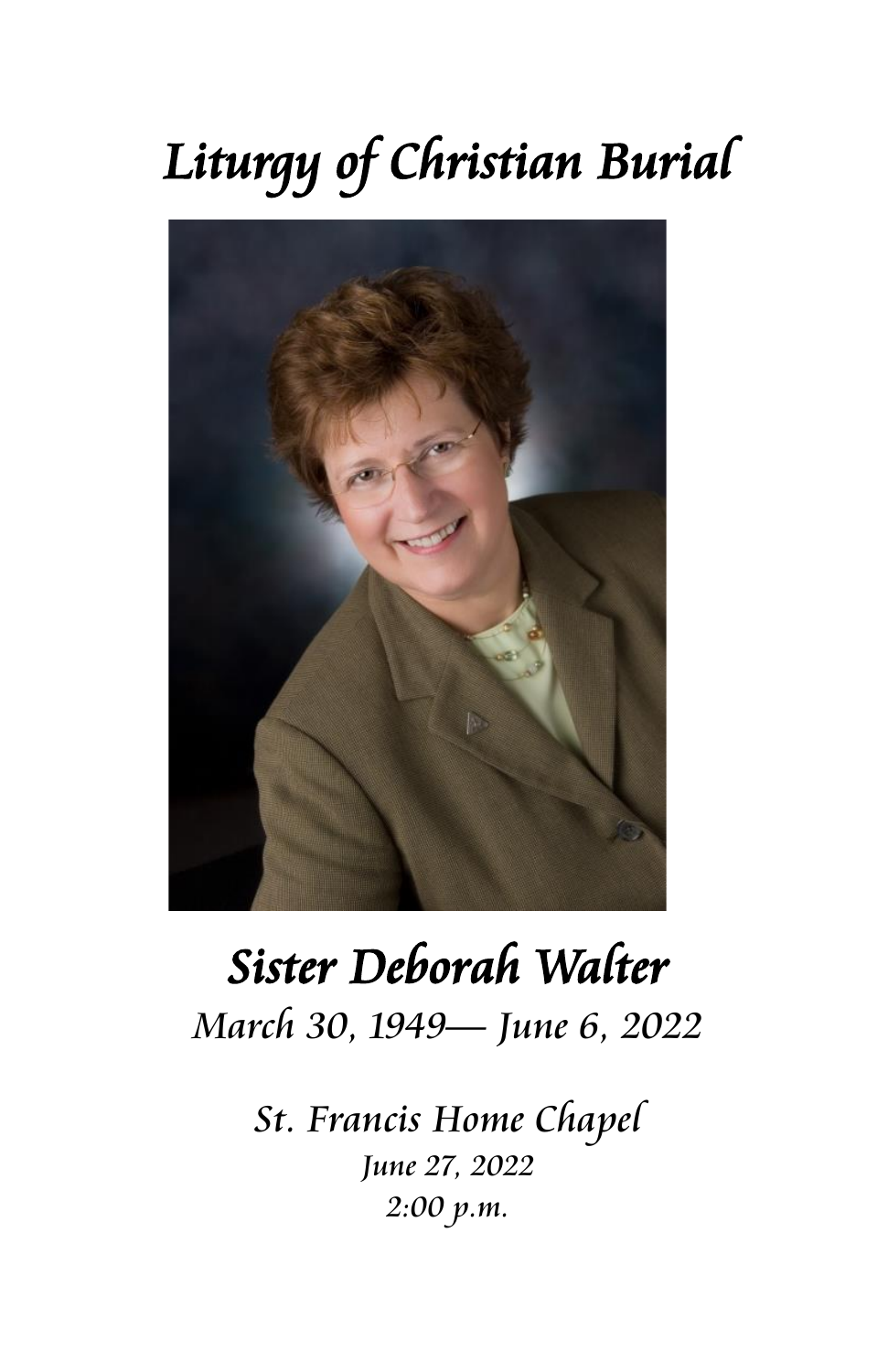| <b>Presider:</b> | Father Tom Zelinski, OFM, Cap.              |
|------------------|---------------------------------------------|
| Organist:        | Paul Thelen                                 |
| Cantor:          | Sister Beatrice Lindsay                     |
| Readers:         | Sister Ruth Battaglia<br>Diane Krier Morrow |
| Homilist:        | Sister Dianne Bergant                       |
|                  | <b>Intercessions:</b> Sister Donna Innes    |

**Presentation of Gifts:** Peni Beine Kerry Strupp

## **Eucharistic Ministers:**

 Chaplain Carol Burczyk Sister Diane Bauknecht Sister Kathleen Schweihs Sister Patrice Rog Sister Stella Storch

**Bearer of Cremains:** Pat Baudendistel

## **Escorted by Profession Group of 1970:**

Sister Doris Klein Sister Jean Andrewjeski Sister Joann Sambs Sister Patricia Bogenschuetz Sister Ruth Battaglia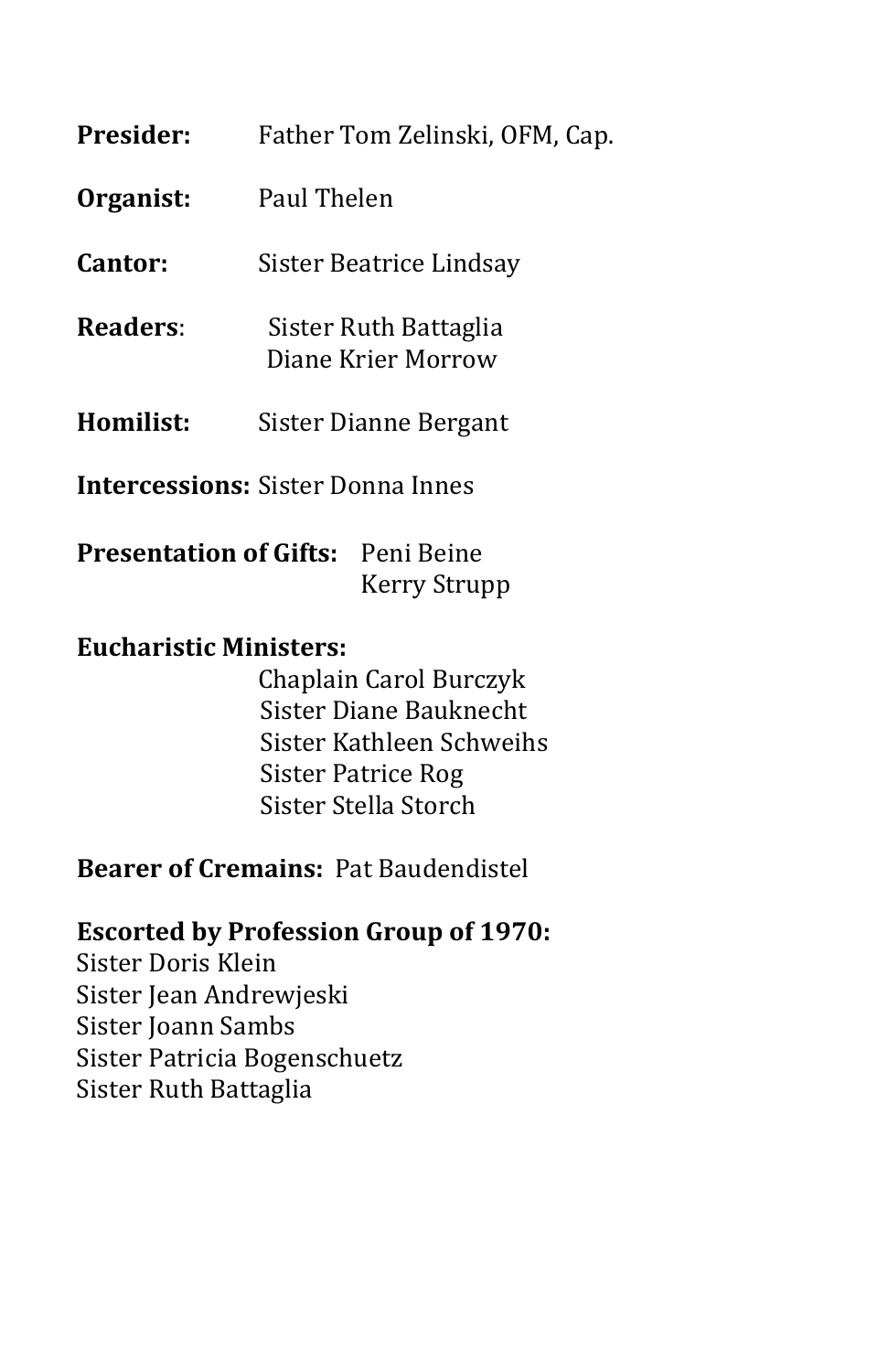**Entrance Song**: *The God of All Grace* BB #301 vs. 1-3

#### **LITURGY OF THE WORD**

**First Reading:** Judges 4:4-9

**Responsorial Psalm:** *Psalm 89* BB #793 vs. 1—3 *Refrain: Forever, I will sing the goodness of the Lord*

**Second Reading:** Song of Songs 2:8-14

**Gospel Acclamation:** *Celtic Alleluia*

- **Gospel:** Matthew 5: 13-16
- **Homily:** Sister Dianne Bergant
- **Intercessions:** *Gracious God, Hear Our Prayer*

#### **LITURGY OF THE EUCHARIST**

**Presentation of Gifts**: *Mary's Song BB #698*

| <b>Mass of Glory</b> |      |
|----------------------|------|
| Holy, Holy:          | #901 |
| <b>Acclamation:</b>  | #903 |
| Amen:                | #905 |
| <b>Lamb of God:</b>  | #906 |

**Communion Song:** *One Love Released* BB #353

**Song of Farewell:** *Go Now in Peace* (Reverse Side)

**Recessional Song:** *Sing, O Sing* BB #557